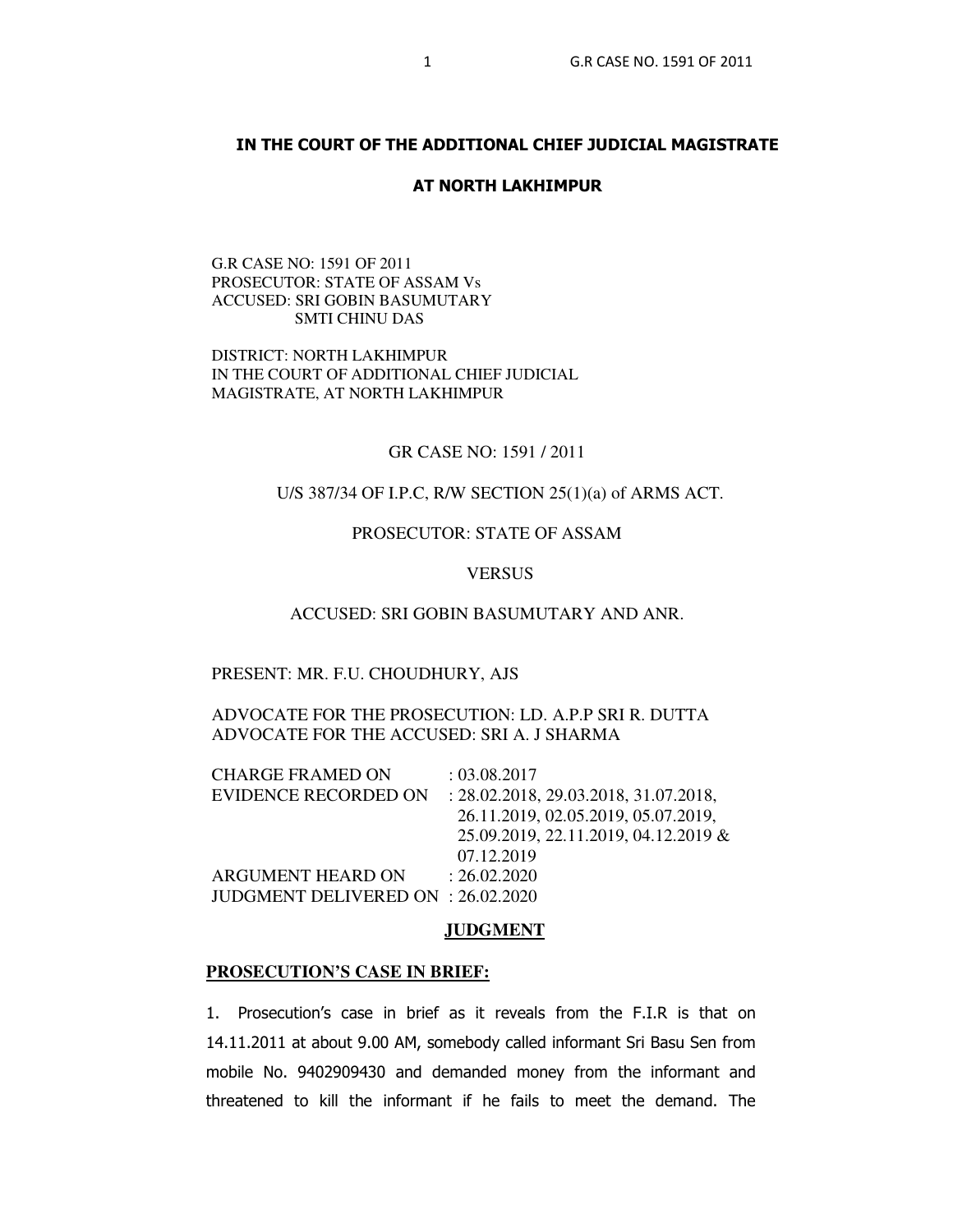informant then informed the matter to the Superintendent of Police, North Lakhimpur verbally. Thereafter, on 18.11.2011 two persons came to the house of informant to collect the money and threatened the family members of informant. The informant thereafter lodged an FIR about the occurrence before the O/C of Boginadi police station.

2. On receipt of the F.I.R, a case was registered being numbered as Boginadi P.S Case No. 183/11 and after investigation I.O of the case submitted charge sheet against accused persons Sri Pinku Doimary @ Pranab, Sri Gobin Basumutary and Smt. Chinu Das for the offences punishable u/s 387/34 of IPC, r/w section 25(1)(a) of Arms Act. On receipt of charge-sheet, cognizance was taken and process was issued to the above named three accused but the attendance of accused Sri Pinku Doimary @ Pranab could not be procured due to which the case against him was filed vide order dated 04.10.2016. The case then proceeded against the accused Sri Gobin Basumutary and Smt. Chinu Das. Copies of relevant documents were furnished to said two accused persons u/s 207 CrPC. Considering the relevant documents and hearing both the parties, charge was framed against the said two accused for the offences punishable u/s 387/34 of IPC, r/w section 25(1)(a) of Arms Act. The charges were then read over and explained to both the accused persons to which they pleaded not guilty and stood to face the trial.

 3. The prosecution in support of its case examined twelve witnesses, whereas the defence did not examined any witness. Accused Sri Gobin Basumutary was examined u/s 313 of CrPC. His statements are recorded in separate sheets and tagged with the case record. The examination of accused Smt. Chinu Das u/s 313 of CrPC was dispensed with finding no incriminating materials against her. Defence case is of total denial as it reveals from the statements made by accused Sri Gobin Basumutary and also the tenor of cross-examination of prosecution witnesses by defence. I have heard both sides and considered the documents available in the case record.

4. Upon hearing and on perusal of record I have framed the following points for determination-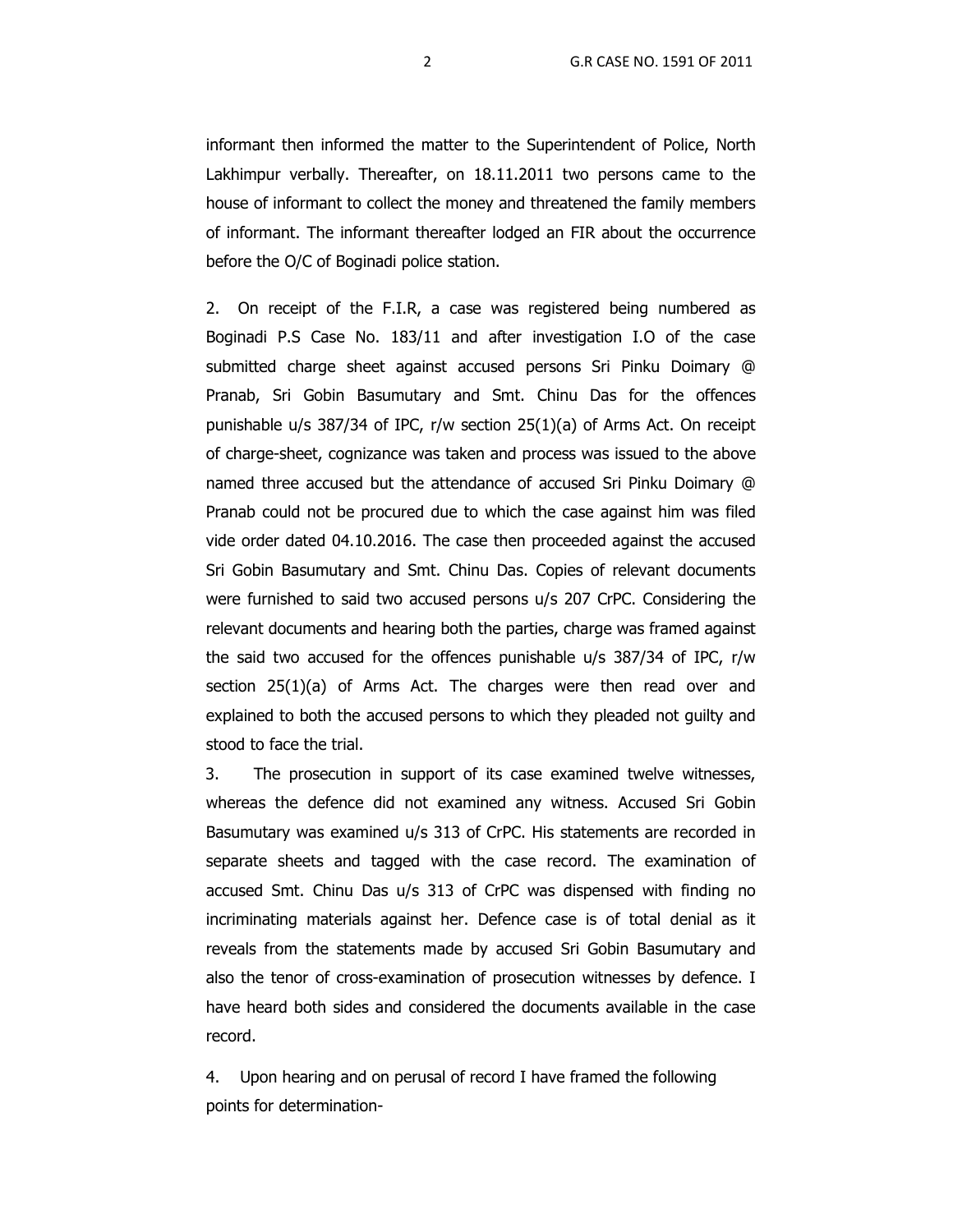#### 5. **POINTS FOR DETERMINATION:**

(i) Whether both the above named accused persons on 14.11.2011 at about 9.00 AM and on 18.11.2011 at about 9.00 PM, in furtherance of their common intention, in order to commit extortion, have put or attempted to put informant Sri Basu Sen and his wife in fear of death or of grievous hurt, and thereby committed an offence punishable u/s 387/34 of IPC?

(ii) Whether in the year 2011 both the above named accused persons along with the absconding accused Sri Pinku Doimary were in possession of one 7.65 mm auto pistol No. 110, USA made with one black coloured magazine without any licence in violation of section 5 of Arms act 1959, and thereby committed an offence punishable  $u/s$  25(1)(a) of Arms Act?

# **DISCUSSION OF EVIDENCE, DECISION AND REASONS THEREOF:**

# **POINT NO. 1 AND 2:**

6. For the sake of convenience and as because point no. 1 and 2 are interconnected, hence they are taken up herein together for discussion & decision as follows:

7. As regards the aforesaid points for determination, informant Sri Basu Sen as PW-2 in his evidence has stated that at the time of occurrence one unknown person called him over phone and demanded Rs. 2,00,000/- (rupees two lakhs) and also threatened that he will face difficulty if he fails to pay the money. The said unknown person called him several times to demand money. He then approached police and lodged FIR. Ext-2 is that FIR in which Ext-2(1) is his signature. Similarly, PW-1 Sri Satyanarayan Sharma in his evidence has stated that on the day of occurrence he found a letter lying on the main gate of his shop. The aforesaid letter was addressed in the name of his shop and money was demanded from his shop by that letter. He then received phone call through which money was demanded from him. Police seized the aforesaid letter from him and prepared seizure list. Again, PW-3 Smt. Dipa Sen, who is the wife of informant, in her evidence has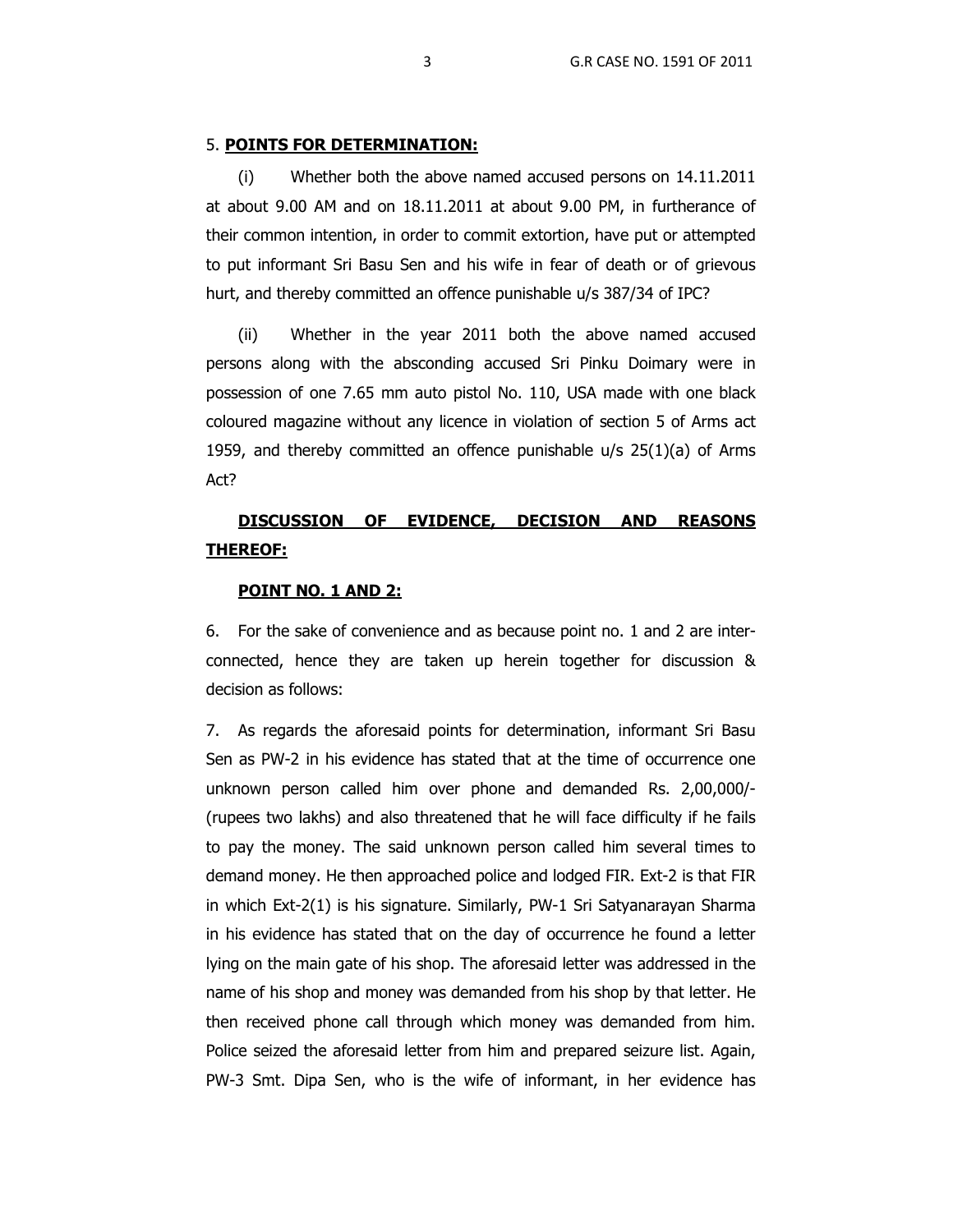stated that at the time of occurrence somebody caller her husband over phone and demanded money.

8. Now, on perusal of the evidence deposed by PW-1, PW-2/informant and PW-3/informant's wife, it is seen that though they have supported the allegations of demand of money and threat to the informant over phone, but they have not stated anything about the identity of the person who demanded money from the informant or gave such alleged threat to the informant. In fact, PW-1 and PW-2 in their respective cross-examination have specifically stated that accused Chinu Das did not made the aforesaid demand call. Also, PW-3 has specifically stated that she do not know that who made the aforesaid demand call to the informant. As such, it is clear that there is nothing in the evidence of PW-1, PW-2 and PW-3 which can show that accused Sri Gobin Basumutary and Smt. Chinu Das are involved in the making of alleged demand call to the informant and giving threat to the informant. Therefore, let me proceed with the discussion of evidence deposed by other witnesses to find out that whether there is any incriminating material against the above named two accused.

9. In the above context, PW-12 Sri Rudra Kt. Hazarika (Retired ASI of Police), who investigated this case, in his evidence-in-chief has stated that during investigation he learnt that some articles are kept hidden in the house of accused Sri Gobin Basumutary. Accordingly, on 25.11.2011 he along with co-accused Pinku Doimary and Moina Das went to Kaupatoni village and recovered one 7.65 mm auto pistol No. 110, USA made, from the house of accused Gobin Basumutary on being led and shown by co-accused Pinku Doimary and Moina Das. Thereafter, he seized the aforesaid pistol and prepared seizure list. Ext-6 is the seizure list in which Ext-6(2) is his signature.

10. From the statements made by PW-12 in his evidence-in-chief as aforesaid, it is seen that he has allegedly seized a pistol from the house of accused Sri Gobin Basumutary. The aforesaid allegation made by PW-12, if presumed to be true, in my opinion, will attract the offence punishable u/s 25(1)(a) of Arms Act. Therefore, it is necessary to find out whether the aforesaid statement of PW-12 can be believed or not. In this respect, perusal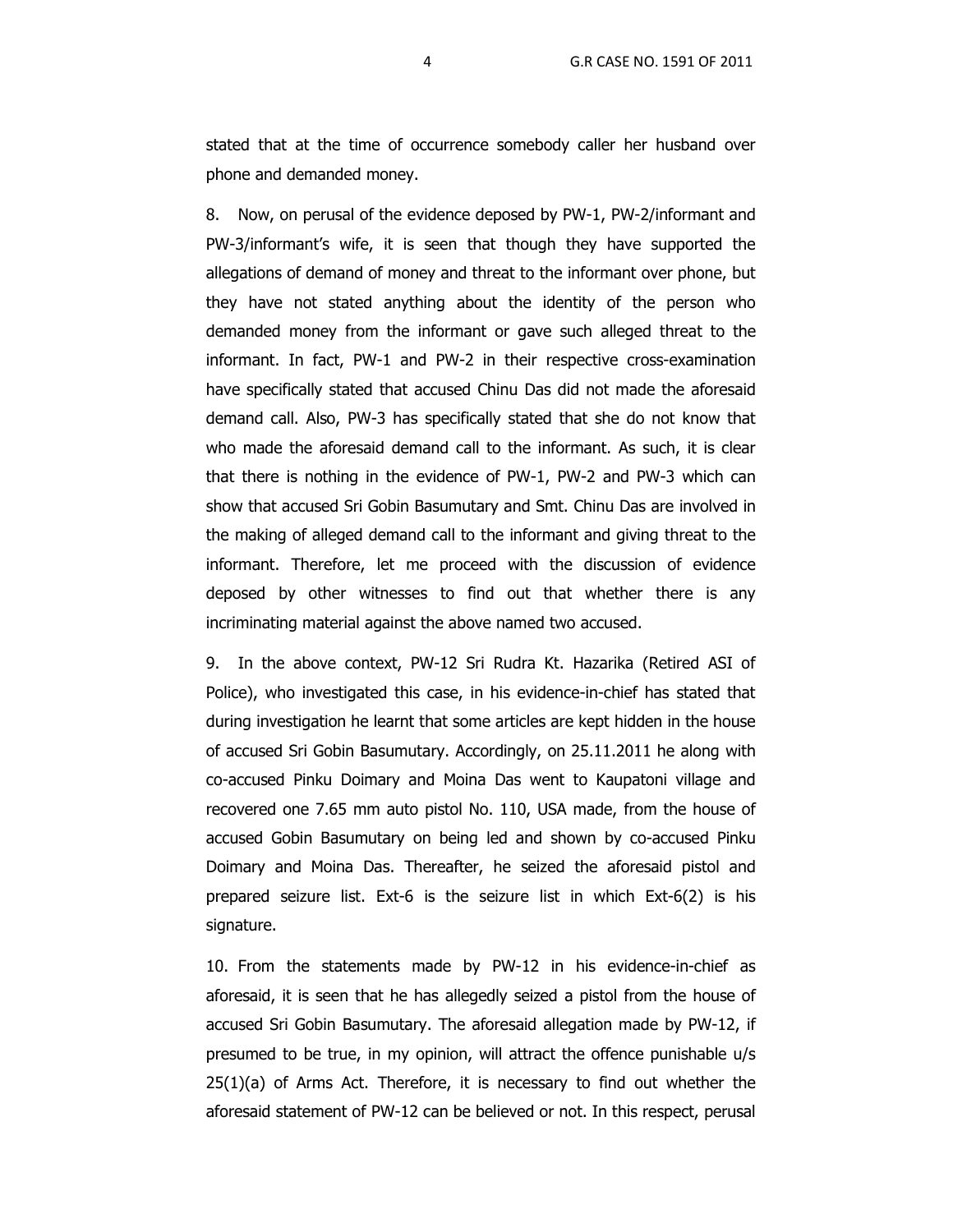of Ext-6 seizure list shows that three persons are named therein as witnesses in presence of whom the aforesaid pistol was allegedly seized. One of the said seizure witness, namely, Smt. Dayawati Basumutary, as PW-11 in her evidence-in-chief has stated that about 10 years back on a day in the night hour, police came to her house and took her son/accused Sri Gobin Basumutary from her house. She do not know that why her son was taken by police. In Ext-6 paper, the Ext-6(1) is her signature. She do not know that why she signed the Ext-6 paper. The aforesaid signature was taken by police in police station. In her cross-examination, PW-11 has stated that Ext-6 paper was blank at the time when she had put her signature on that paper.

11. From the statement made by PW-11/seizure witness, it is clear that she has not at all supported the case of prosecution as regards the seizure of pistol from the house of accused Gobin Basumutary. Further, the other two witnesses named in Ext-6 seizure list cannot be examined as their attendance could not be procured before the court by prosecution inspite of repeated efforts to serve summons upon them. Under such circumstances, it is clear that the prosecution has failed to produce any independent witness to show that the aforesaid pistol was seized from the possession of accused Sri Gobin Basumutary.

12. Besides the above, it is rightly pointed out by learned counsel for defence at the time of argument that the pistol seized vide Ext-6 was admittedly (admitted in cross-examination of PW-12) not sent to an expert to get opinion as to whether the seized article is actually an arms or ammunition within the meaning of Arms Act.

13. In addition to the above, though PW-12 in his evidence-in-chief has stated that he came to know from secret sources that accused Smt. Chinu Das is involved in the commission of the alleged offence, but he has not stated specifically that from what source he got such information and what evidence he got against accused Smt. Chinu Das regarding her involvement in the commission of alleged offences. Therefore, in the absence of any admissible evidence against accused Smt. Chinu Das, it cannot be said on the basis of the aforesaid sole statement of PW-12 that said accused was actually involved in the commission of alleged offences.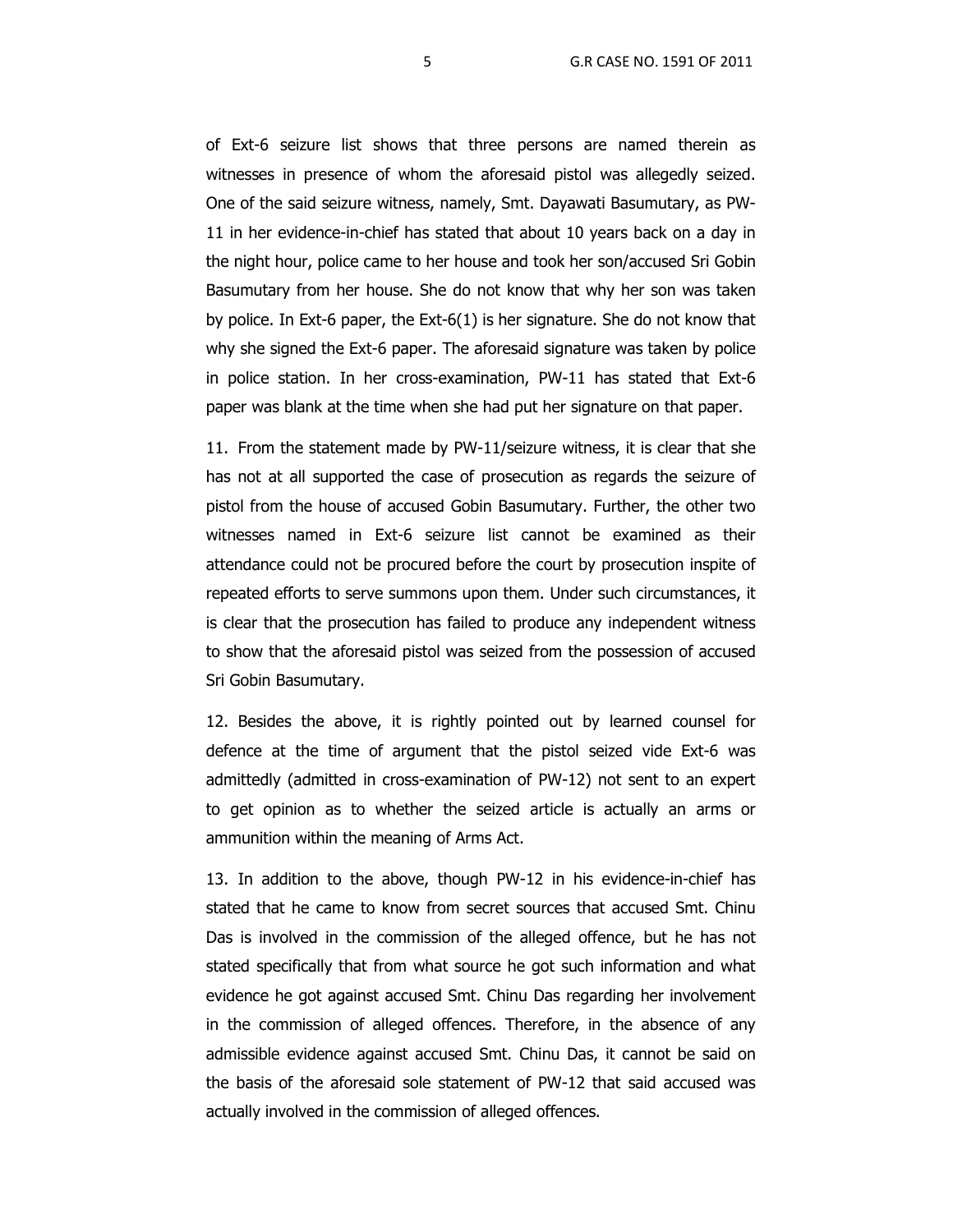14. Moreover, PW-12/I.O has admittedly not made any effort during investigation to find out that in whose name the mobile number mentioned in the FIR is registered. As such, there is nothing to show that the aforesaid mobile number belongs to either of the two accused.

15. Before parting with the discussion, I deem it fit to mention here that PW-4 Md. Nizamuddin @ Nizam Ali, PW-5 Nirmul Dey, PW-6 Sri Dharmaraj Upadhaya, Pw-7 Sri Haren Ayengia, PW-9 Sri Kusharam Saikia and PW-10 Sri Samidhar Kaman in their respective evidence have not stated any incriminating material against accused Sri Gobin Basumutary and Smt. Chinu Das. Also, though PW-8 Sri Moon Das in his evidence has stated that he learnt that accused Smt. Chinu Das was apprehended in connection with this case for demanding money from informant, but in his cross-examination, PW-8 has stated that he cannot say who demanded money from the informant. As such, it is clear that the version stated by PW-8 is contradictory and the same cannot be believed.

16. Considering the entire discussion made above, it is evident that the witnesses examined by prosecution have failed to prove beyond reasonable doubt that accused Sri Gobin Basumutary and Smt. Chinu Das have committed the offences as alleged in the FIR.

DECISION: This point is therefore decided in the negative and goes against the prosecution.

## **ORDER**

17. In view of the discussions made above and the decisions reached in the foregoing point for determination, it is held that the witnesses examined by prosecution have failed to prove beyond reasonable doubts that accused Sri Gobin Basumutary and Smt. Chinu Das have committed the offences punishable under section 387/34 of IPC, r/w section 25(1)(a) of Arms Act as alleged, and as such, the accused person are acquitted of the charges under section 387/34 of IPC, r/w section 25(1)(a) of Arms Act of IPC on benefit of doubt and they be set at liberty forthwith.

 The articles seized vide M.R No. 68/11, 69/11, 70/11, 71/11, 72/11, 73/11, 74/11 and 75/11 shall be kept in the P.I Malkhana until further order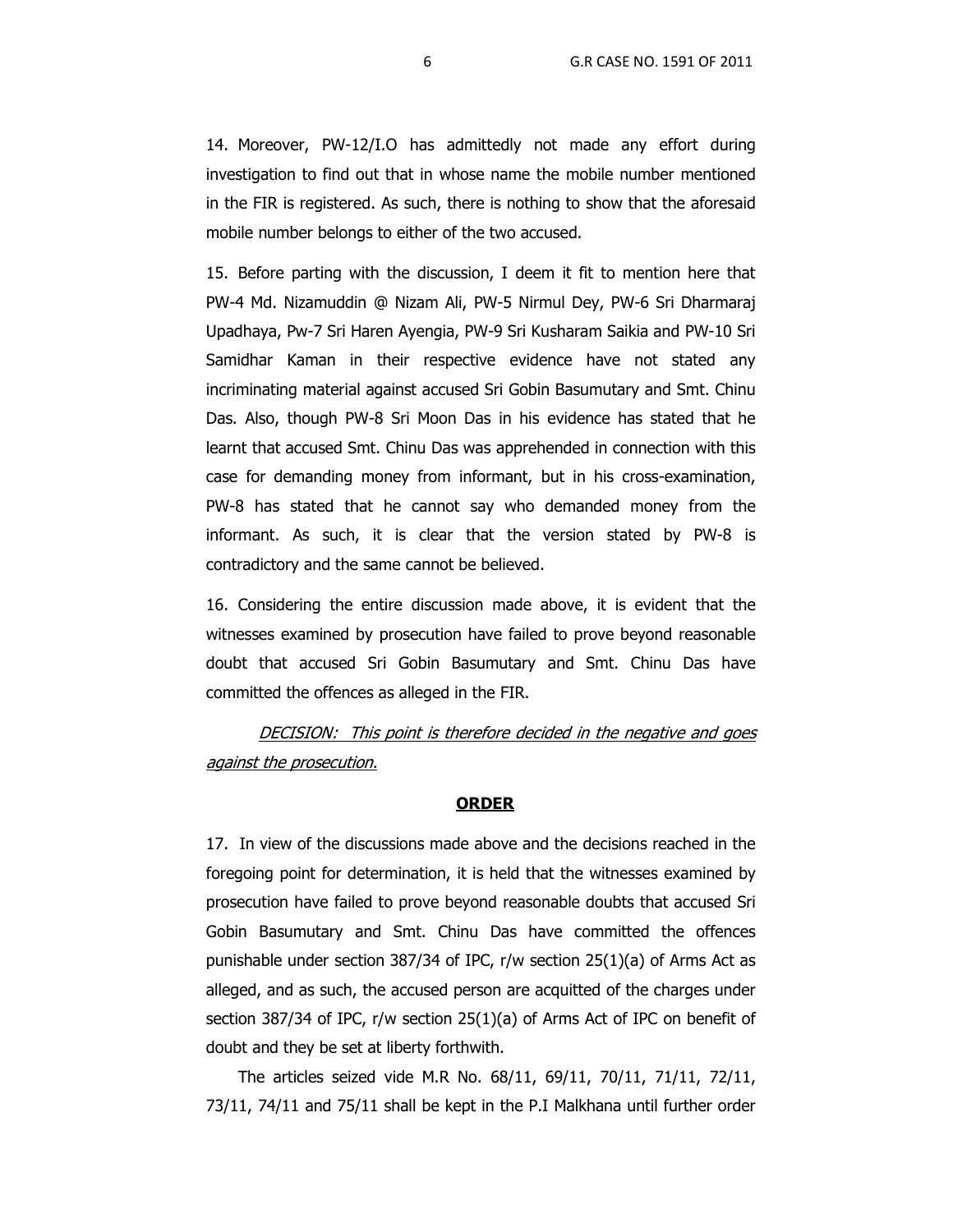as the same may be required for trial of co-accused Sri Pinku Doimary @ Pranab against whom the case is kept filed. Be it mentioned here that the articles mentioned in exhibit  $-4$  seizure list vide M.R No. 74/11 are not produced before this court as the same are in the custody of Learned Court at Dhemaji district as stated by PW-12/I.O. Also, the articles mentioned in serial no.1 & 2 of exhibit  $-$  2 seizure list vide M.R No. 73/11 are not produced before this court as the same are not allegedly submitted by the I.O.

The bail bond of the accused person shall remain in force for another six months from today.

 This judgment is given under my hand, and seal of this court on this the 26<sup>th</sup> day of February, 2020.

The case is disposed of on contest.

 F.U. Choudhury Additional Chief Judicial Magistrate North Lakhimpur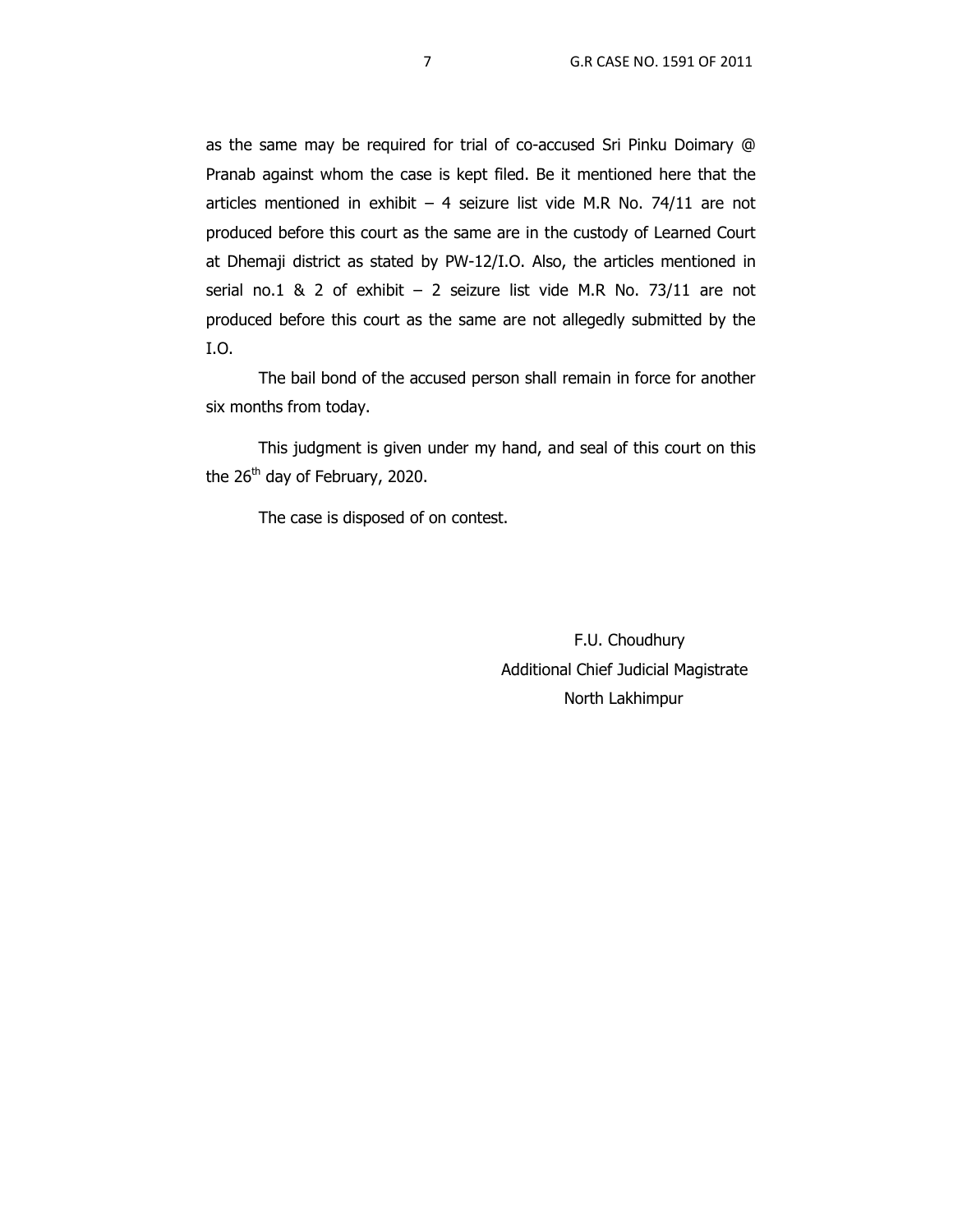## **APPENDIX**

- (A) PROSECUTION EXHIBITS
- Exhibit.1 Seizure list
- Exhibit.2 FIR
- Exhibit.2 House search and seizure list
- Exhibit.3 Seizure list
- Exhibit.4 Search and seizure list
- Exhibit.5 Seizure list
- Exhibit.6 –Seizure list
- Exhibit.7 Sketch map
- Exhibit.8 Seizure list
- Exhibit.9 Seizure list
- Ext. 10 Seizure list
- Ext. 11 House search and seizure list
- (B) DEFENCE EXHIBITS Nil
- (C) PROSECUTION WITNESSES
- P.W. 1 Sri Satya Narayan Sarmah
- P.W. 2 Sri Basu Sen
- P.W. 3 Smt. Dipa Sen
- P.W. 4 Md. Nizamuddin @ Nizam Ali
- P.W. 5 Sri Nirmal Dey
- P.W. 6 –Sri Dharmaraj Upadhaya
- P.W. 7 Sri Haren Ayengia
- P.W. 8 Moon Das
- P.W. 9 Sri Kushara Saikia